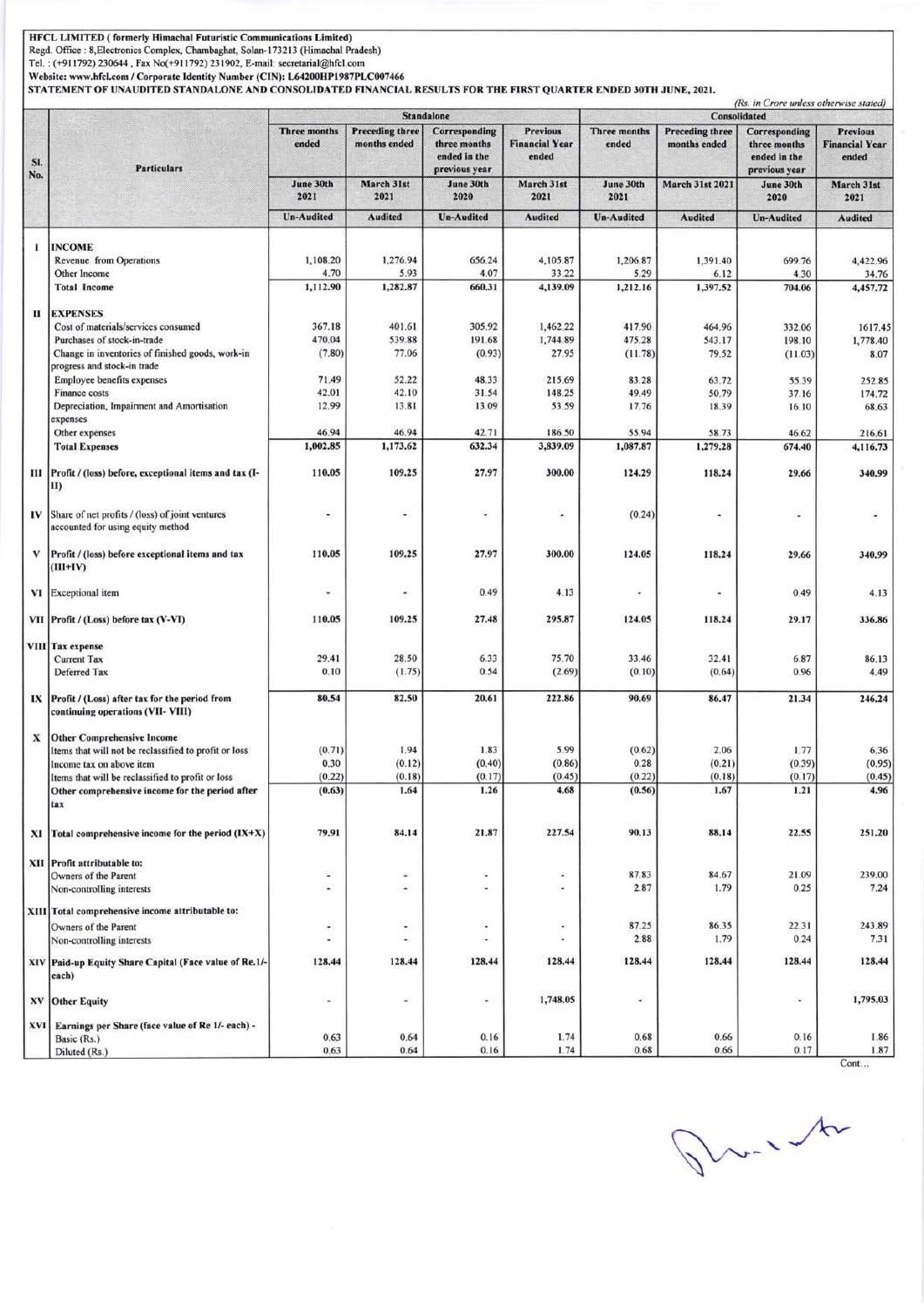**Un-audited Standalone & Consolidated segment wise revenue, results, assets and liabilities for the first quarter ended 30th June, 2021** 

*(Rs. in Crore unless othenvise stated)* 

| SI.          | <b>Particulars</b>                            | <b>Standalone</b>     |                                        |                                                                |                                                   |                              |                                        |                                                                |                                                   |
|--------------|-----------------------------------------------|-----------------------|----------------------------------------|----------------------------------------------------------------|---------------------------------------------------|------------------------------|----------------------------------------|----------------------------------------------------------------|---------------------------------------------------|
| No.          |                                               | Three months<br>ended | <b>Preceding three</b><br>months ended | Corresponding<br>three months<br>ended in the<br>previous year | <b>Previous</b><br><b>Financial Year</b><br>ended | <b>Three months</b><br>ended | <b>Preceding three</b><br>months ended | Corresponding<br>three months<br>ended in the<br>previous year | <b>Previous</b><br><b>Financial Year</b><br>ended |
|              |                                               | June 30th<br>2021     | March 31st<br>2021                     | June 30th<br>2020                                              | March 31st<br>2021                                | June 30th<br>2021            | <b>March 31st 2021</b>                 | June 30th<br>2020                                              | March 31st<br>2021                                |
|              |                                               | <b>Un-Audited</b>     | <b>Audited</b>                         | Un-Audited                                                     | <b>Audited</b>                                    | <b>Un-Audited</b>            | <b>Audited</b>                         | <b>Un-Audited</b>                                              | <b>Audited</b>                                    |
|              | <b>Segment Revenue</b>                        |                       |                                        |                                                                |                                                   |                              |                                        |                                                                |                                                   |
|              | a. Telecom Products                           | 277.03                | 273.57                                 | 162.01                                                         | 889.23                                            | 375.40                       | 387.82                                 | 205.41                                                         | 1,205.46                                          |
|              | b. Turnkey Contracts and Services             | 831.17                | 1,003.37                               | 494.23                                                         | 3,216.64                                          | 831.47                       | 1,003.58                               | 494.35                                                         | 3,217.50                                          |
|              | c. Others                                     |                       |                                        |                                                                |                                                   |                              |                                        |                                                                |                                                   |
|              | <b>Revenue from Operations</b>                | 1,108.20              | 1,276.94                               | 656.24                                                         | 4,105.87                                          | 1,206.87                     | 1,391.40                               | 699.76                                                         | 4,422.96                                          |
| $\mathbf{2}$ | Segment Results Profit /(Loss) before tax and |                       |                                        |                                                                |                                                   |                              |                                        |                                                                |                                                   |
|              | interest from each segment                    |                       |                                        |                                                                |                                                   |                              |                                        |                                                                |                                                   |
|              | a. Telecom Products                           | 34.44                 | 38.94                                  | 3.25                                                           | 84.78                                             | 56.82                        | 55.53                                  | 10.83                                                          | 154.67                                            |
|              | b. Turnkey Contracts and Services             | 119.18                | 108.99                                 | 53.29                                                          | 353.11                                            | 118.64                       | 108.48                                 | 53.81                                                          | 351.78                                            |
|              | c. Others                                     |                       |                                        |                                                                |                                                   | (0.13)                       | 1.57                                   | (0.79)                                                         | (1.10)                                            |
|              | <b>Total</b>                                  | 153.62                | 147.93                                 | 56.54                                                          | 437.89                                            | 175.33                       | 165.58                                 | 63.85                                                          | 505.35                                            |
|              | Less: i. Interest                             | 42.01                 | 42.10                                  | 31.54                                                          | 148.25                                            | 49.49                        | 50.79                                  | 37.16                                                          | 174.72                                            |
|              | ii. Other un-allocable expenditure net off    | 5.84                  | 4.06                                   | 0.52                                                           | 10.38                                             | 6.08                         | 4.06                                   | 0.52                                                           | 10.38                                             |
|              | iii Un-allocable income                       | (4.28)                | (7.48)                                 | (3.00)                                                         | (16.61)                                           | (4.29)                       | (7.51)                                 | (3.00)                                                         | (16.61)                                           |
|              | <b>Total Profit before Tax</b>                | 110.05                | 109.25                                 | 27.48                                                          | 295.87                                            | 124.05                       | 118.24                                 | 29.17                                                          | 336.86                                            |
| 3            | <b>Segment Assets</b>                         |                       |                                        |                                                                |                                                   |                              |                                        |                                                                |                                                   |
|              | a. Telecom Products                           | 1,128.72              | 1,035.99                               | 957.00                                                         | 1,035.99                                          | 1,400.93                     | 1,304.84                               | 1,162.48                                                       | 1,304.84                                          |
|              | b. Turnkey Contracts and Services             | 3,301.24              | 3,391.05                               | 2,338.69                                                       | 3,391.05                                          | 3,310.66                     | 3,400.47                               | 2,348.25                                                       | 3,400.47                                          |
|              | c. Others                                     |                       |                                        |                                                                |                                                   | 0.11                         | 0.30                                   | 1.22                                                           | 0.30                                              |
|              | d. Un-allocated                               | 532.33                | 510.17                                 | 536.81                                                         | 510.17                                            | 532.33                       | 510.17                                 | 536.81                                                         | 510.17                                            |
|              | <b>Total</b>                                  | 4,962.29              | 4,937.21                               | 3,832.50                                                       | 4,937.21                                          | 5,244.03                     | 5,215.78                               | 4,048.76                                                       | 5,215.78                                          |
|              | <b>Segment Liabilities</b>                    |                       |                                        |                                                                |                                                   |                              |                                        |                                                                |                                                   |
|              | a. Telecom Products                           | 580.99                | 461.58                                 | 390.26                                                         | 461.58                                            | 800.00                       | 688.02                                 | 578.14                                                         | 688.02                                            |
|              | b. Turnkey Contracts and Services             | 1,738.18              | 1,916.67                               | 1,167.82                                                       | 1,916.67                                          | 1,742.46                     | 1,920.43                               | 1,170.63                                                       | 1,920.43                                          |
|              | c. Others                                     |                       |                                        |                                                                |                                                   | 1.24                         | 1.40                                   | 1.51                                                           | 1.40                                              |
|              | d. Un-allocated                               | 685.63                | 682.47                                 | 606.63                                                         | 682.47                                            | 685.63                       | 682.47                                 | 606.63                                                         | 682.47                                            |
|              | <b>Total</b>                                  | 3,004.80              | 3,060.72                               | 2,164.71                                                       | 3,060.72                                          | 3,229.33                     | 3,292.32                               | 2,356.91                                                       | 3,292.32                                          |

**Notes:** 

The above Un-Audited Standalone & Consolidated Financial Results of the Company for the first quarter ended 30th June, 2021 have been reviewed and recommended by the Audit Committee and approved by the Board of Directors of the Company at their respective meetings held on 12th July, 2021.

2. The above Results are in compliance with the Indian Accounting Standards (Ind-AS) as prescribed under Section 133 of the Companies Act, 2013 read with the Companies (Indian Accounting Standards) Rules, 2015 as amended from time to time.

3. The Company has considered the possible effects that may result from the pandemic relating to COVID-19 in the preparation of the financial results including their coverability of carrying amounts of financial and non financial assets. Furlher lhe impact assessment does not indicate any adverse impact on lhe ability of the Company to continue as a going concern. In developing lhe assumptions relating to the possible future uncertainties in the global economic conditions because of this pandemic, the Company has, at the date of approval of the financial results, used internal and external sources of information including credit reports and related information and economic forecasts and expects that the carrying amount of the assets will be recovered. The impact of COVID-19 on the Company's financial results may differ from that estimated as at the date of approval of these financial results.

4. During lhe quarter under review, Company has incorporated a wholly-owned subsidiary company namely, HFCL Technologies Privale Limited [CIN: U29309DL2021PTC382794), by subscribing IO lacs equity shares of Rs.10/-each. HFCL Technologies Private Limited proposes to deal in various electronics and telecommunication & Networking products

*5.* During the quarter under review, the Company has acquired controlling stake of 50'% in Nirnpaa Telecommunications Private Limited (Nimpaa) [ CIN U32109TN2020PTC 138131), having its registered office at No. 16/38, Maharaja Surya Road, Teynampet, Chennai -600018, Tamilnadu, at a total consideration of Rs.100,00,000/-, thereby making it a Jointly Controlled Entity of the Company w.e.f. 14th June, 2021. Nimpaa is engaged in lhe business of manufacture of equipment, component, accessories and cables for telecommunication systems, networks.

6. The Consolidated financial results for the quarter ended June 30, 2021 includes the results of the following entities:

a. HFCL Limited ( Formerly Himachal Futuristic Communications Ltd). (HFCL) (Holding Company)

b. HTL Limited. ( Subsidiary)

c. Moneta Finance Pvt. Limited (Wholly owned Subsidiary)

d. Polixel Security Systems Pvt. Limited (Wholly owned Subsidiary)

e. HFCL Advance Systems Pvt. Limited Wholly owned Subsidiary)

f. Dragon Wave HFCL India Pvt. Limited (Wholly owned Subsidiary)

g. Raddef Pvt. Limited (Subsidiary)

h. Nimpaa Telecommunications Private Limited (Jointly Controlled Entity w.e.f. 14th June, 2021)

i. HFCL Technologies Pvt. Limited (Wholly owned Subsidiary w.e.f. 26th June, 2021)

7. The figures of the preceding quarter ended 31st March, 2021 were lhe balancing figures between the audited figures for the full financial year ended 31st March, 2021 and lhe published year to date figures up to third quarter of that financial year.

8. The figures of the previous periods have been re-grouped/ re-arranged wherever considered necessary.

By order of the Board  $\sim$ (Mahendra Nahata)

Managing Director DIN 00052898

Place : Chennai Date : 121h July, 2021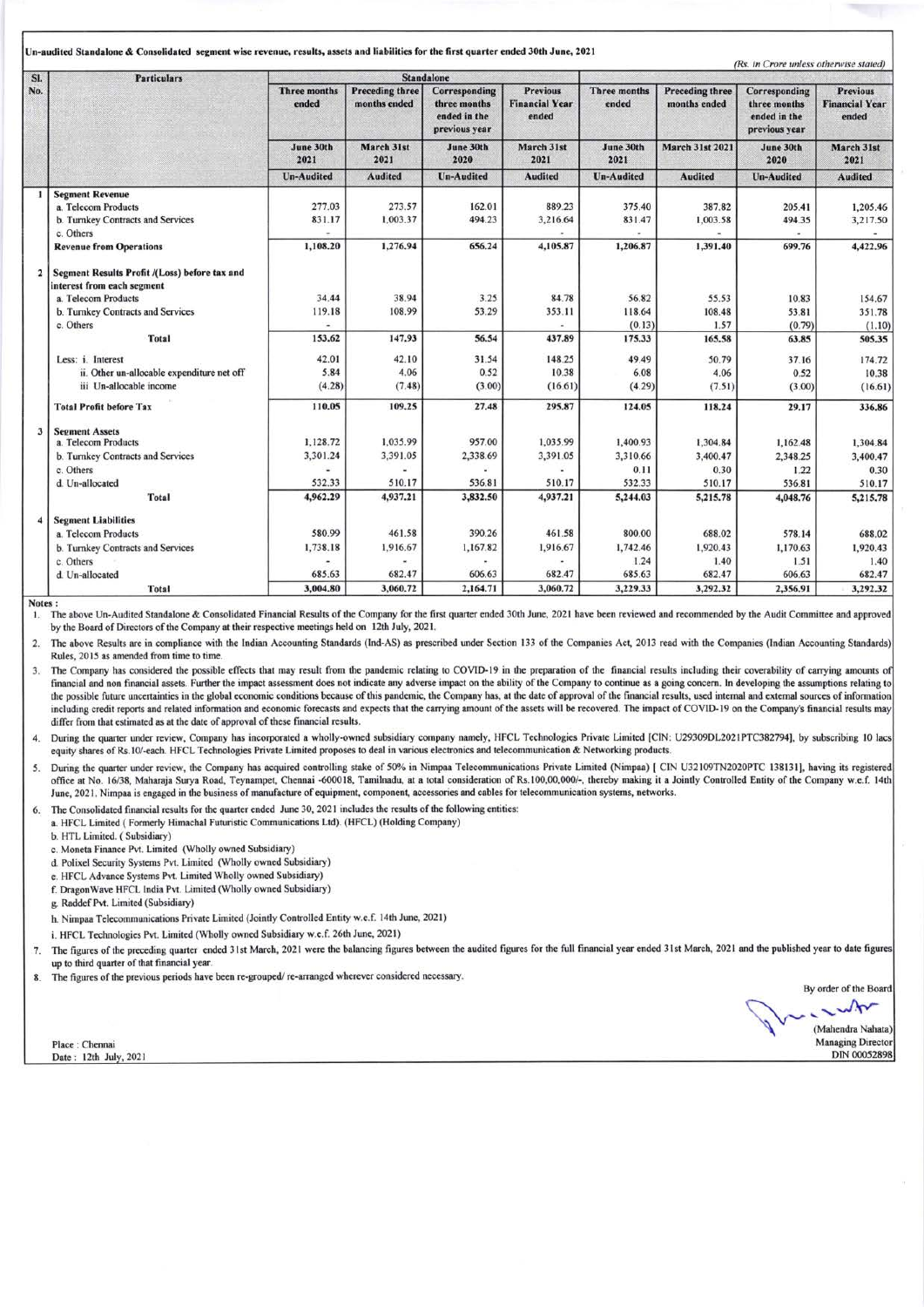**S. Bhandari & Co.**  *Chartered Accountants* P-7, Tilak Marg, C Scheme, Jaipur – 302 005

**Oswal Sunil & Company**  *Chartered Accountants*  71, Daryaganj New Delhi – 110 002

# **Independent Auditors' Review Report on Standalone Unaudited Quarterly Financial Results of HFCL Limited ('the Company') pursuant to Regulation 33 of the SEBI (Listing Obligations and Disclosure Requirements) Regulations, 2015 (as amended)**

#### **To the Board of Directors of**

#### **HFCL Limited (Formerly Himachal Futuristic Communications Limited)**

We have reviewed the accompanying Statement of the Unaudited Standalone Financial Results ('the Statement') of **HFCL Limited (Formerly Himachal Futuristic Communications Limited)** ('the Company') for the quarter ended June 30, 2021, being submitted by the Company pursuant to the requirements of Regulation 33 of the SEBI (Listing Obligations and Disclosure Requirements) Regulations, 2015, as amended ('Listing Regulations'), including relevant circulars issued by the SEBI from time to time. The Statement is the responsibility of the Company's Management and has been approved by the Company's Board of Directors. Our responsibility is to issue a report on the Statement based on our review of the Statement, which has been prepared in accordance with the recognition and measurement principles laid down in Indian Accounting Standard 34, Interim Financial Reporting ('lnd AS 34'), specified under Section 133 of the Companies Act, 2013 read with relevant rules issues thereunder, and other accounting principles generally accepted in India and in Compliance with Regulation 33 of the Listing Regulations.

We conducted our review of the Statement in accordance with the Standard on Review Engagements (SRE) 2410 "Review of Interim Financial Information Performed by the Independent Auditor of the Entity", issued by the Institute of Chartered Accountants of India. This Standard requires that we plan and perform the review to obtain moderate assurance as to whether the Statement is free of material misstatement. A review of interim financial information consists of making inquiries, primarily of persons responsible for financial and accounting matters, and applying analytical and other review procedures. A review is substantially less in scope than an audit conducted in accordance with Standards on Auditing and consequently does not enable us to obtain assurance that we would become aware of all significant matters that might be identified in an audit. Accordingly, we do not express an audit opinion.

Based on our review conducted as above, nothing has come to our attention that causes us to believe that the accompanying statement of the unaudited standalone financial results prepared in accordance with the recognition and measurement principles laid down in the applicable Indian accounting standards ('Ind AS') specified under Section 133 of the Companies Act, 2013, read with relevant rules issued there under and other recognised accounting practices and policies generally accepted in India, has not disclosed the information required to be disclosed in terms of Regulation 33 of the Listing Regulations including the manner in which it is to be disclosed, or that it contains any material misstatement.

#### **Other Matter**

The Statement includes the results for the quarter ended March 31, 2021 being the balancing figure between the audited figures in respect of the full previous financial year ended March 31, 2021 and the published unaudited year-to-date figures up to the third quarter of the previous financial year, which were subjected to a limited review by us, as required under the Listing Regulations.

# **For S. BHANDARI & CO.**

Chartered Accountants Firm Registration No. 000560C Digitally signed by

Prabhu Dayal Baid Prabhu Dayal Baid Date: 2021.07.12 14:02:54 +05'30'

# **(P.D. Baid)**

Partner Membership No. 072625 **UDIN:** 21072625AAAABM3228 Place: Jaipur Date: July 12, 2021

**For OSWAL SUNIL & COMPANY**  Chartered Accountants Firm Registration No. 016520N

SUNIL KUMAR Digitally signed by SUNIL BHANSALI Date: 2021.07.12 14:09:16 +05'30'

**(Sunil Bhansali) Partner** Membership No. 054645 **UDIN:** 21054645AAAAAV3859 Place: New Delhi Date: July 12, 2021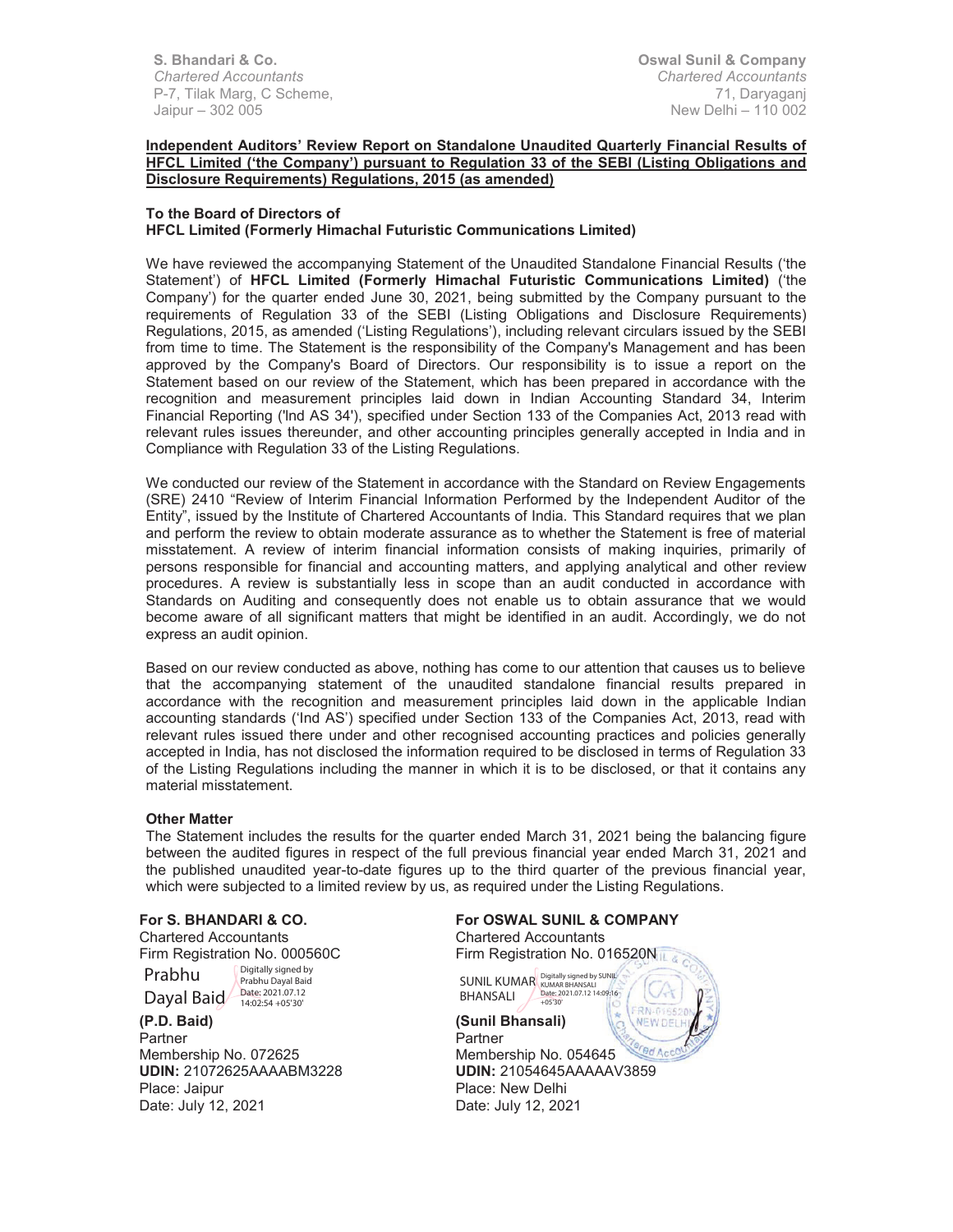**S. Bhandari & Co.**  *Chartered Accountants* P-7, Tilak Marg, C Scheme, Jaipur – 302 005

**Oswal Sunil & Company**  *Chartered Accountants*  71, Daryaganj New Delhi – 110 002

#### **Independent Auditors' Review Report on Consolidated Unaudited Quarterly Financial Results of HFCL Limited (the "Parent") pursuant to Regulation 33 of the SEBI (Listing Obligations and Disclosure Requirements) Regulations, 2015 (as amended)**

## **To the Board of Directors of**

**HFCL Limited (Formerly Himachal Futuristic Communications Limited)** 

1. We have reviewed the accompanying Statement of the Unaudited Consolidated Financial Results ("the Statement") of **HFCL Limited (Formerly Himachal Futuristic Communications Limited)** ("the Parent") and its subsidiaries (the Parent and its subsidiaries together referred to as "the Group"), and its share of the net profit after tax and total comprehensive profit of its jointly controlled entity, for the quarter ended June 30, 2021, being submitted by the Parent pursuant to the requirement of Regulation 33 of the SEBI (Listing Obligations and Disclosure Requirements) Regulations, 2015, as amended ('the Listing Regulations').

2. This Statement, which is the responsibility of the Parent's Management and approved by the Parent's Board of Directors, has been prepared in accordance with the recognition and measurement principles laid down in Indian Accounting Standard 34 "Interim Financial Reporting" ("Ind AS 34"), prescribed under Section 133 of the Companies Act, 2013 read with relevant rules issued thereunder, and other accounting principles generally accepted in India and in compliance with Regulation 33 of the Listing Regulations. Our responsibility is to express a conclusion on the Statement based on our review of the Statement.

3. We conducted our review of the Statement in accordance with the Standard on Review Engagements (SRE) 2410 "Review of Interim Financial Information Performed by the Independent Auditor of the Entity", issued by the Institute of Chartered Accountants of India. This Standard requires that we plan and perform the review to obtain moderate assurance as to whether the Statement is free of material misstatement. A review of interim financial information consists of making inquiries, primarily of persons responsible for financial and accounting matters, and applying analytical and other review procedures. A review is substantially less in scope than an audit conducted in accordance with Standards on Auditing and consequently does not enable us to obtain assurance that we would become aware of all significant matters that might be identified in an audit. Accordingly, we do not express an audit opinion.

We also performed procedures in accordance with the circular issued by the SEBI under Regulation 33(8) of the Listing Regulations, as amended, to the extent applicable.

- 4. The Statement includes the results of following Subsidiaries and Jointly Controlled Entity:
	- **i. Subsidiaries:** 
		- a. HTL Ltd.,
		- b. Polixel Security Systems Pvt. Ltd.,
		- c. Raddef Private Limited,
		- d. Moneta Finance Pvt. Ltd.,
		- e. HFCL Advance Systems Pvt. Ltd. and
		- f. Dragon Wave HFCL India Pvt. Ltd.
		- g. HFCL Technologies Pvt. Ltd. (w.e.f. June 26, 2021)
	- **ii.** Jointly Controlled Entity**:** 
		- a. Nimpaa Telecommunications Pvt. Ltd. (w.e.f. June 14, 2021)

5. Based on our review conducted and procedures performed as stated in paragraph 3 above and based on the consideration of the review reports of the other auditors referred to in paragraph 6 and 7 below, nothing has come to our attention that causes us to believe that the accompanying Statement, prepared in accordance with the recognition and measurement principles laid down in the aforesaid Indian Accounting Standard and other accounting principles generally accepted in India, has not disclosed the information required to be disclosed in terms of Regulation 33 of the Listing

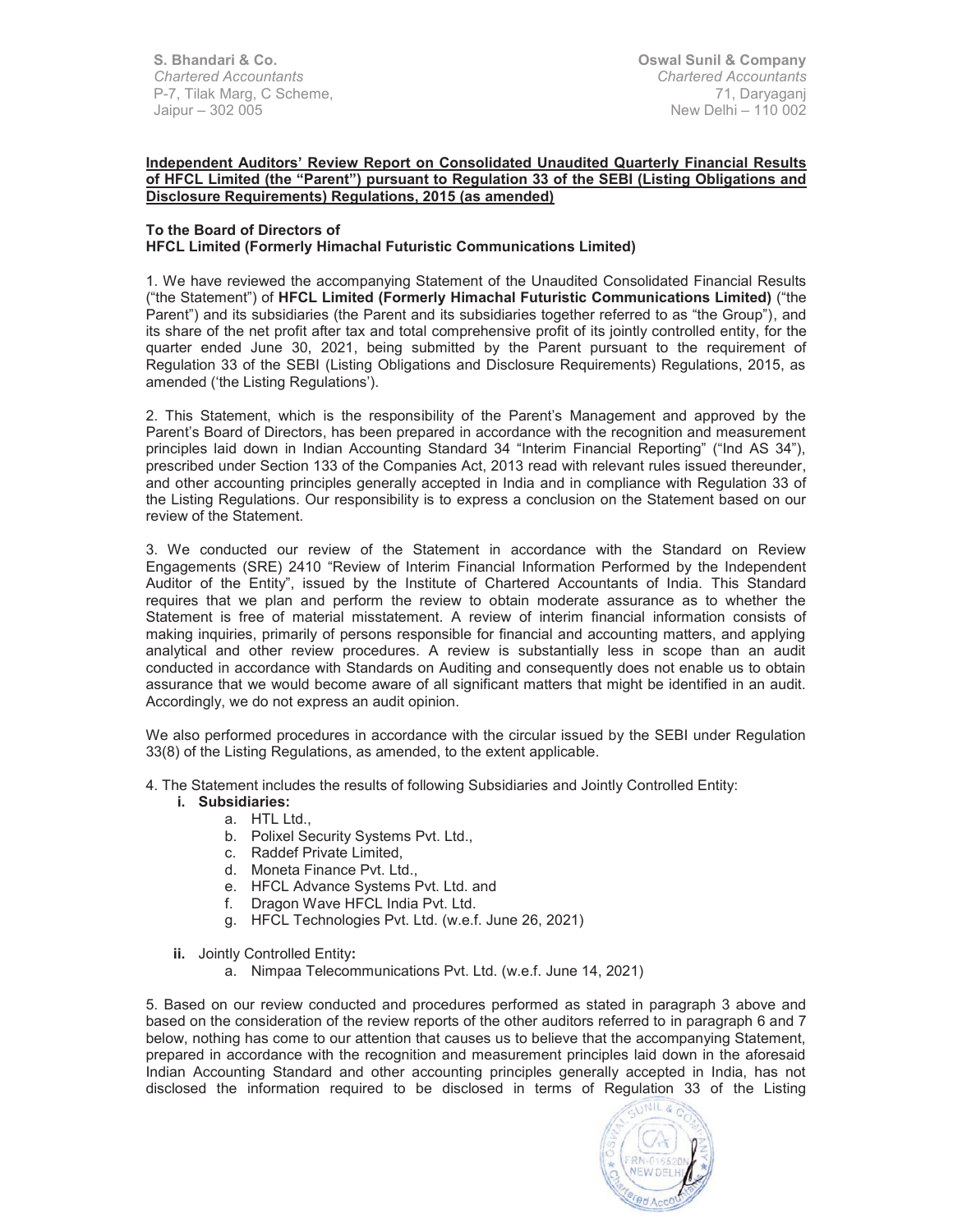**S. Bhandari & Co.**  *Chartered Accountants* P-7, Tilak Marg, C Scheme, Jaipur – 302 005

**Oswal Sunil & Company**  *Chartered Accountants*  71, Daryaganj New Delhi – 110 002

Regulations, including the manner in which it is to be disclosed, or that it contains any material misstatement.

6. We did not review the interim financial information / financial results of two subsidiaries included in the consolidated unaudited financial results, whose interim financial information / financial results reflect total revenues of Rs. Nil, total net profit after tax of Rs. 0.04 Crore and total comprehensive income of Rs. 0.04 Crore for the quarter ended June 30, 2021, as considered in the Statement. The Statement also includes the Group's share of net profit/ (loss) after tax of (Rs. 0.24 Crore) and total comprehensive Income/(loss) of (Rs. 0.24 Crore), for the quarter ended on 30 June 2021, as considered in the Statement, in respect of one jointly controlled entity, whose interim financial results have not been reviewed by us. These interim financial information / financial results have been reviewed by other respective auditors whose reports have been furnished to us by the Management and our conclusion on the Statement, in so far as it relates to the amounts and disclosures included in respect of these two subsidiaries and jointly controlled entity, is based solely on the reports of the other auditors and the procedures performed by us as stated in paragraph 3 above.

Our conclusion on the Statement is not modified in respect of the above matters.

7. The interim financial information / financial results of five subsidiaries included in the unaudited consolidated financial results, whose interim financial information / financial results reflect total revenues of Rs. 220.60 Crore, total net profit after tax of Rs. 10.34 Crore and total comprehensive income of Rs. 10.41 Crore for the quarter ended June 30, 2021, as considered in the Statement, have been reviewed by one of the joint auditors of the Parent and our opinion on the Statement, in so far as it relates to the amounts and disclosures included in respect of these subsidiaries, is based solely on the reports of such joint auditor.

Our conclusion on the Statement is not modified in respect of the above matters

#### **Other Matter**

8. The Statement includes the results for the quarter ended March 31, 2021 being the balancing figure between the audited figures in respect of the full previous financial year ended March 31, 2021 and the published unaudited year-to-date figures up to the third quarter of the previous financial year, which were subjected to a limited review by us, as required under the Listing Regulations.

#### **For S. BHANDARI & CO.**

Chartered Accountants Firm Registration No. 000560C

Prabhu Dayal Bajd Date: 2021.07.12 Digitally signed by Prabhu Dayal Baid 14:03:35 +05'30'

**(P.D. Baid)** Partner Membership No. 072625 **UDIN:** 21072625AAAABN7077

Place: Jaipur Date: July 12, 2021

#### **For OSWAL SUNIL & COMPANY**  Chartered Accountants

Firm Registration No. 016520N SUNIL Digitally signed by

KUMAR **BHANSALI** SUNIL KUMAR **BHANSALI** Date: 2021.07.12 14:09:47 +05'30'

**(Sunil Bhansali)**  Partner Membership No. 054645 **UDIN:** 21054645AAAAAW9028

Place: New Delhi Date: July 12, 2021

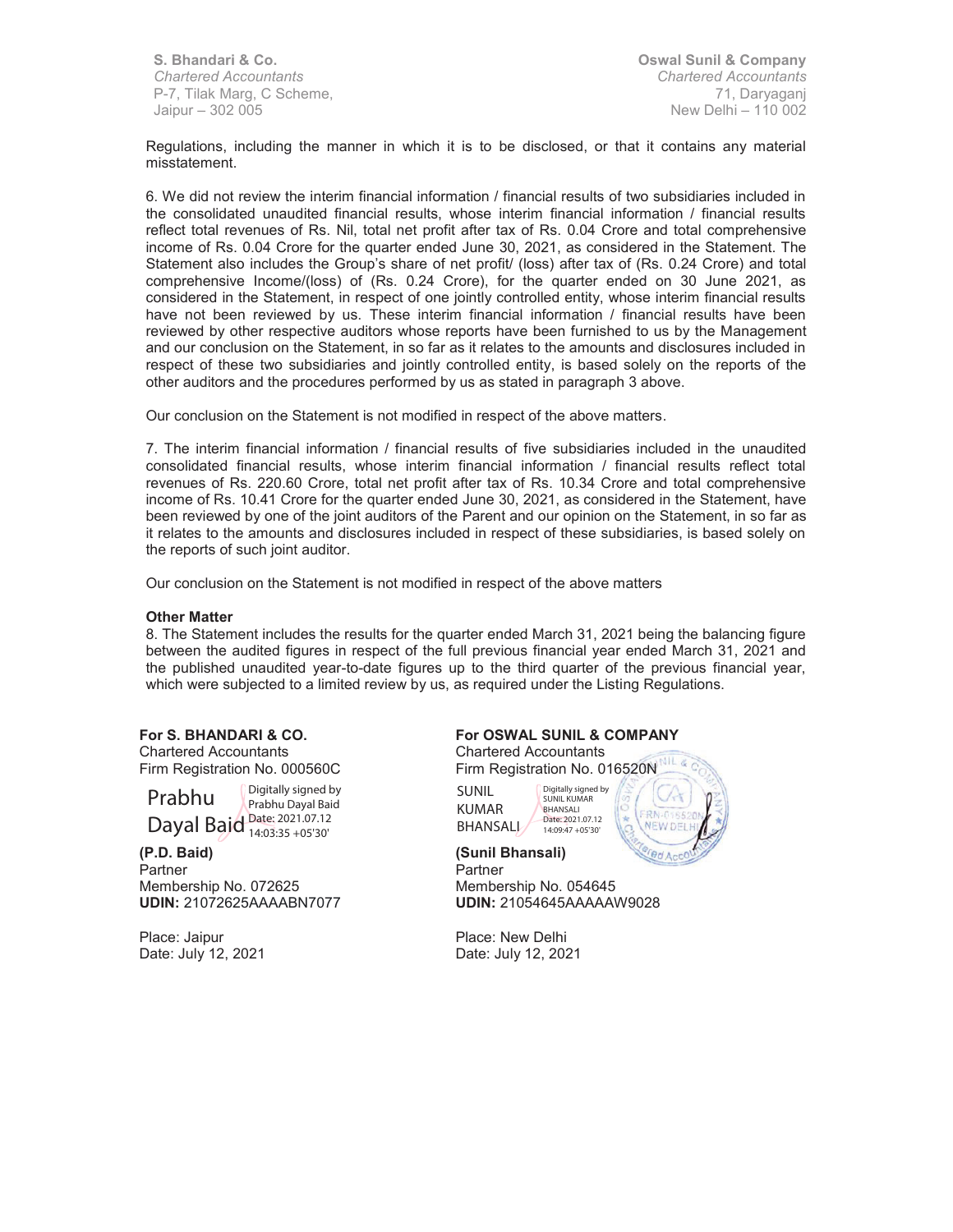

**Press Release For immediate Release** 

# **HFCL Limited Q1FY22 Financial Results**

- **Q1FY22 Consolidated Revenue jumped 72.46% YoY and stood at** ~ **1,206.87 crore as compared to**  <sup>~</sup>**699. 76 crore in Q1FY21**
- Consolidated EBIDTA stood at ₹ 191.54 crore in Q1FY22 as compared to ₹ 82.92 crore in Q1FY21; **EBIDTA margin improved from 11.85% to 15.88% YoY**
- Consolidated PBT grew 326.46% to ₹124.05 crore from ₹29.17 crore in Q1FY21; PBT margin improved **from 4.16% to 10.28% in Q1FY'22**
- Consolidated PAT grew to ₹ 90.69 crore as compared to ₹21.34 crore for Q1FY21, PAT margin **improved to 7 .52% in Q1FY22 as compared to 3.04% in Q1FY21**

**New Delhi, July 12, 2021:** HFCL Limited, India's leading technology enterprise engaged in the manufacture of high end transmission and access equipment, optical fibre and optical fibre cables and creating communication network for telecom service providers, Railways, Defence and Smart City & Surveillance, announced its unaudited financial results for the first quarter ended June 30, 2021 of FY22.

| <b>Particulars</b>       | Q1 FY22<br>Rs. in Crore | Q1 FY21<br>Rs. in Crore | Change<br>$Y$ -o- $Y%$ | Q4 FY21<br>Rs. in Crore | Change<br>$Q$ -o- $Q$ % |
|--------------------------|-------------------------|-------------------------|------------------------|-------------------------|-------------------------|
| Revenue                  | 1,206.87                | 699.76                  | 72.46%                 | 1.391.40                | $-13.26%$               |
| <b>EBIDTA</b>            | 191.54                  | 82.92                   | 131.12%                | 187.42                  | 2.24%                   |
| <b>EBIDTA Margin (%)</b> | 15.88%                  | 11.85%                  | 403Bps                 | 13.47%                  | 241B <sub>DS</sub>      |
| PAT                      | 90.69                   | 21.34                   | 325.82%                | 86.47                   | 4.98%                   |
| PAT Margin (%)           | 7.52%                   | 3.04%                   | 448Bps                 | 6.21%                   | 131Bps                  |

# **Consolidated Financial Highlights**

On a standalone basis, for the first quarter ended 30<sup>th</sup> June, 2021, the Company reported a Revenue of ₹ 1,108.20 crore, EBIDTA of ₹ 165.05 crore, PBT of ₹ 110.05 crore, Tax of ₹ 29.51 crore and PAT of ₹ 80.54 crore.

Commenting on the Company's performance, Mr. Mahendra Nahata, the Managing Director said, "Our sturdy performance of Q1FY22 demonstrates the foundation and efficacy of our strategy towards growth that we have been working upon over the recent years. The fact that we could execute well across manufacturing and supplies, project implementation and capex plans, in spite of the upheaval caused by the second wave of the pandemic, is a testimony of commitment of our people.

Commissioning of a dedicated 5G R&D centre at Bengaluru, on the back of newly constituted 5G business division, launch of another PM WANI model village 'Baidebettu' in Karnataka, running of manufacturing capacities at an optimum level of efficiency, fast progress being made on recently announced CAPEX across all manufacturing locations, the healthy enquiry and order inflows from the domestic and international markets both  $-$  all these are indicative of a promising path ahead.

Our operating environment continues to brim with possibilities. Expansion of BharatNet, rapidly growing fiber to the home segment, PLI scheme, additional spectrum allocation to the telcos and approval for 5MHz 4G spectrum for Indian Railways will all amplify our opportunity spectrum. We are geared up to leverage

 $\int_{\mathfrak{m}}$  by LL.